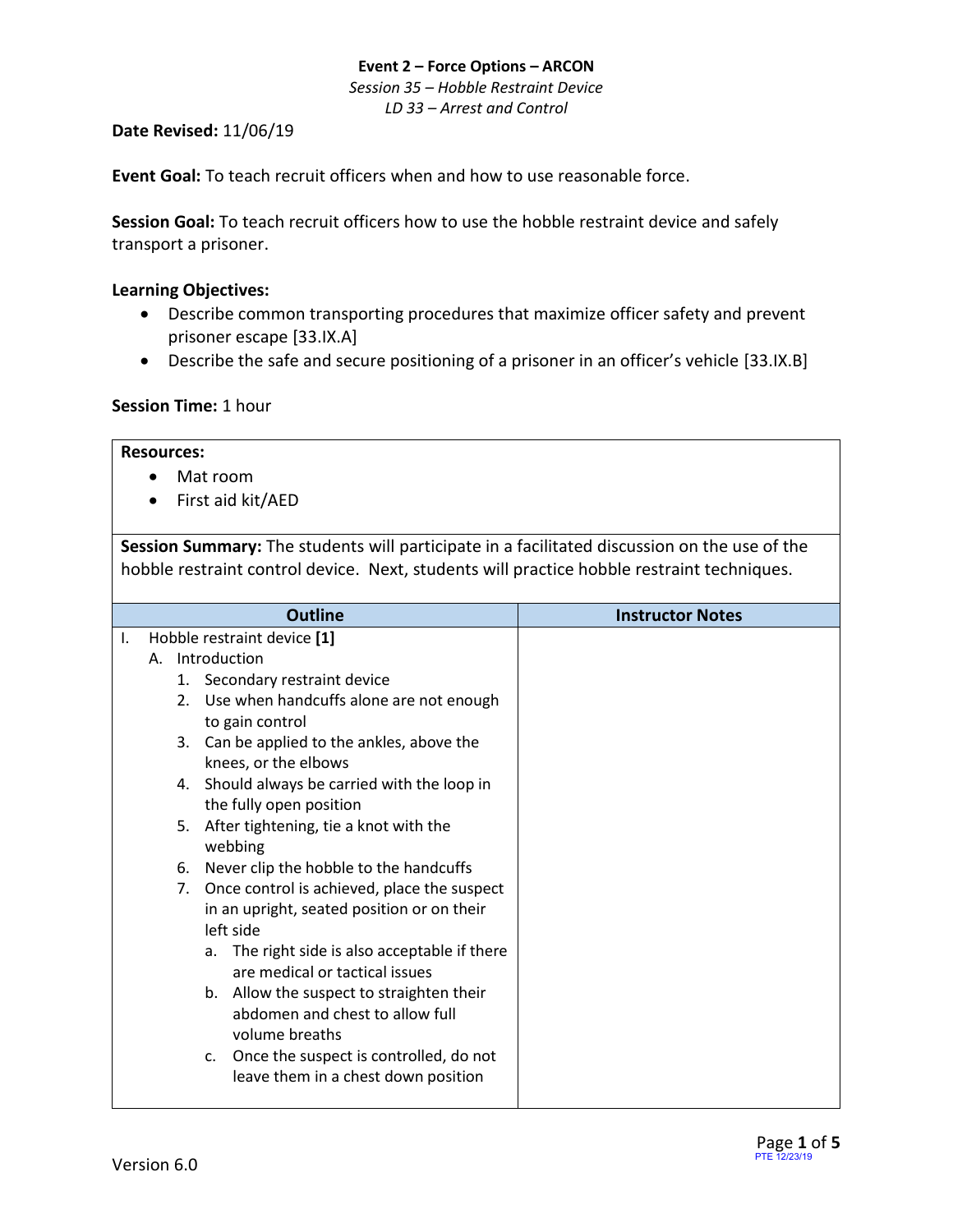*Session 35 – Hobble Restraint Device*

*LD 33 – Arrest and Control*

|    | LD 33 – Arrest and Control                      |                                               |  |
|----|-------------------------------------------------|-----------------------------------------------|--|
| 8. | If necessary, carry the suspect to a police     |                                               |  |
|    | vehicle                                         |                                               |  |
|    | 9. Continue to monitor the suspect for signs    |                                               |  |
|    | of a possible medical emergency and             |                                               |  |
|    | request an ambulance if they show signs of      |                                               |  |
|    | medical distress                                | [B] Demonstrate and drill - Hobble            |  |
|    | <b>B.</b> Application                           | Demonstrate<br>$\bullet$                      |  |
|    | 1. Securing the ankles                          | Break down key points and common<br>$\bullet$ |  |
|    | Stand to the side of the suspect with<br>a.     | mistakes                                      |  |
|    | your primary leg away                           | Drill step by step<br>$\bullet$               |  |
|    | b. Keep the hobble fully open across your       | Start slow, one step at a time<br>$\circ$     |  |
|    | palm                                            | (6-8 reps per step)                           |  |
|    | Place both hands on the suspect's<br>c.         | Combine steps until the<br>$\circ$            |  |
|    | knees                                           | students are fluid in their                   |  |
|    | Slide down to the ankles<br>d.                  | technique                                     |  |
|    | e. Lift the suspect's ankles and secure         | Allow students to practice on<br>$\circ$      |  |
|    | them under your support side armpit             | their own with increasing                     |  |
|    | f.<br>Cross the suspect's feet                  | speed (6-8 reps)                              |  |
|    | Using your primary hand, encircle the<br>g.     |                                               |  |
|    | suspect's feet with the hobble                  |                                               |  |
|    | Release the suspect's legs and<br>h.            |                                               |  |
|    | simultaneously stand and tug firmly on          |                                               |  |
|    | the bronze hook                                 |                                               |  |
|    | i.<br>Use the lock and pop technique to         |                                               |  |
|    | tighten the hobble                              |                                               |  |
|    | Pull the hobble strap tightly against the<br>j. |                                               |  |
|    | teeth of the alligator clip                     |                                               |  |
|    | Make a loop knot around the alligator<br>k.     |                                               |  |
|    | clip                                            |                                               |  |
|    | 2. Securing the knees                           |                                               |  |
|    | Untie the knot and pull the hobble to<br>a.     |                                               |  |
|    | the full open position                          |                                               |  |
|    | Slide the hobble up just over the knees<br>b.   |                                               |  |
|    | Use the lock and pop technique to<br>c.         |                                               |  |
|    | tighten the hobble                              |                                               |  |
|    | Maintain control of the bronze hook<br>d.       |                                               |  |
|    | The suspect may be assisted in walking<br>e.    |                                               |  |
|    | with the hobble above the knees                 |                                               |  |
| 3. | Removing the hobble                             |                                               |  |
|    | Start in a standing position<br>а.              |                                               |  |
|    | Release the hobble and open it fully<br>b.      |                                               |  |
|    | Guide the hobble down and release it<br>C.      |                                               |  |
|    | to the floor                                    |                                               |  |
|    | Step on a portion of the hobble and<br>d.       |                                               |  |
|    | assist the suspect out of the loop              |                                               |  |
|    | Walk the suspect away prior to<br>e.            |                                               |  |
|    | retrieving the hobble                           |                                               |  |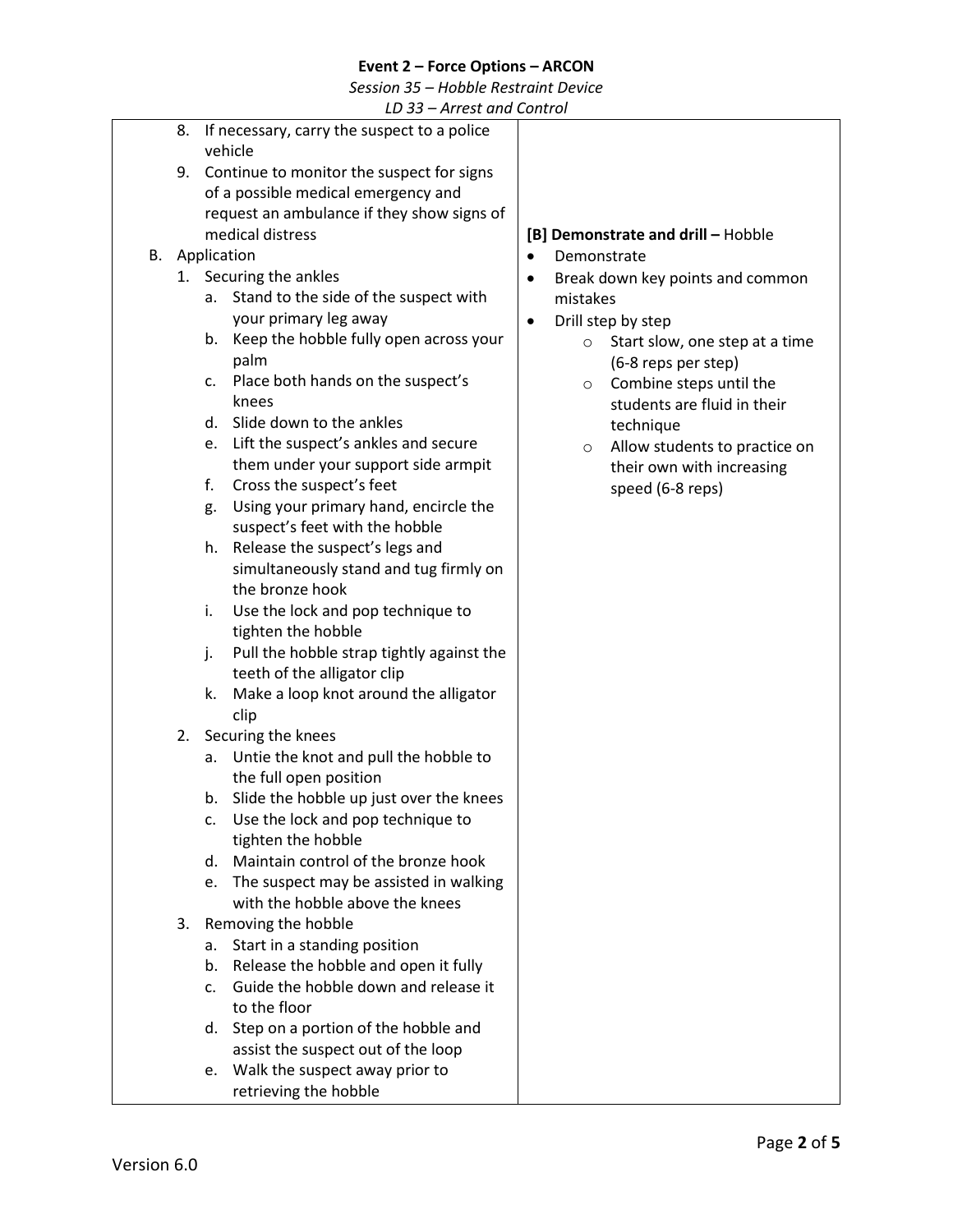*Session 35 – Hobble Restraint Device*

*LD 33 – Arrest and Control*

<span id="page-2-1"></span><span id="page-2-0"></span>

|  |    |                | LD 33 – Affest dhu Control                                                         |                                            |
|--|----|----------------|------------------------------------------------------------------------------------|--------------------------------------------|
|  |    |                | 4. Securing the elbows                                                             |                                            |
|  |    | a.             | Can be used to remove the handcuffs                                                |                                            |
|  |    |                | from a violent suspect                                                             |                                            |
|  |    | b.             | Slide the open hobble over the                                                     |                                            |
|  |    |                | suspect's handcuffs and up to above                                                |                                            |
|  |    |                | the elbows                                                                         |                                            |
|  |    | c.             | Position the alligator clip in the center                                          |                                            |
|  |    |                | of the suspect's back                                                              |                                            |
|  |    | d.             | Tighten until the suspect cannot escape                                            |                                            |
|  |    | e.             | Remove the suspect's handcuffs                                                     |                                            |
|  |    |                | C. Transportation of a prisoner [33.IX.A, 33.IX.B]                                 |                                            |
|  |    |                | 1. Always search the suspect prior to                                              |                                            |
|  |    |                | transportation, even if other officers have                                        |                                            |
|  |    |                | previously searched                                                                |                                            |
|  |    |                | 2. Handcuffed suspect in a caged vehicle [2]                                       |                                            |
|  |    |                | a. Place in an upright, seated position in                                         |                                            |
|  |    |                | the back seat                                                                      |                                            |
|  |    |                | b. If there are two officers, place the                                            |                                            |
|  |    |                | suspect behind the driver so the                                                   |                                            |
|  |    |                | passenger officer can monitor them                                                 |                                            |
|  |    |                | [2.1]                                                                              |                                            |
|  |    |                |                                                                                    |                                            |
|  |    | C.             | If only one officer is transporting, place                                         |                                            |
|  |    |                | the suspect on the passenger side of<br>the back seat                              |                                            |
|  |    |                |                                                                                    |                                            |
|  |    |                | d. Seatbelt the suspect inside the vehicle                                         | [2] Ask - What is the proper procedure for |
|  |    | e.             | Be aware of the suspect's head when                                                | transporting a handcuffed suspect in a     |
|  |    |                | entering the vehicle, but do not push<br>their head down                           | police vehicle?                            |
|  |    |                |                                                                                    |                                            |
|  | 3. |                | Handcuffed suspect in a cageless vehicle                                           |                                            |
|  |    | а.             | If there are two officers, the passenger<br>officer sits behind the driver and the | [2.1] Ask - What is the reasoning behind   |
|  |    |                |                                                                                    | where to position a suspect during         |
|  |    |                | suspect sits in the back seat on the                                               | transportation?                            |
|  |    |                | passenger side                                                                     |                                            |
|  |    | b.             | If only one officer is transporting, the                                           |                                            |
|  |    |                | suspect sits in the front, passenger seat                                          |                                            |
|  | 4. |                | Hobbled suspect [3]                                                                |                                            |
|  |    | a.             | Two or more officers pick up the                                                   |                                            |
|  |    |                | suspect and walk to police vehicle                                                 |                                            |
|  |    | b <sub>1</sub> | Hobble can also be moved above the                                                 |                                            |
|  |    |                | knees to allow the suspect to walk                                                 |                                            |
|  |    | c.             | Place the suspect in an upright seated                                             |                                            |
|  |    |                | position in the back seat                                                          |                                            |
|  |    | d.             | Seatbelt the suspect inside the vehicle                                            |                                            |
|  |    | e.             | Run the bronze clip out the rear door                                              |                                            |
|  |    |                | and inside the front door                                                          | [3] Ask – What is the proper procedure for |
|  |    |                |                                                                                    | transporting a hobbled suspect in a police |
|  |    |                |                                                                                    | vehicle?                                   |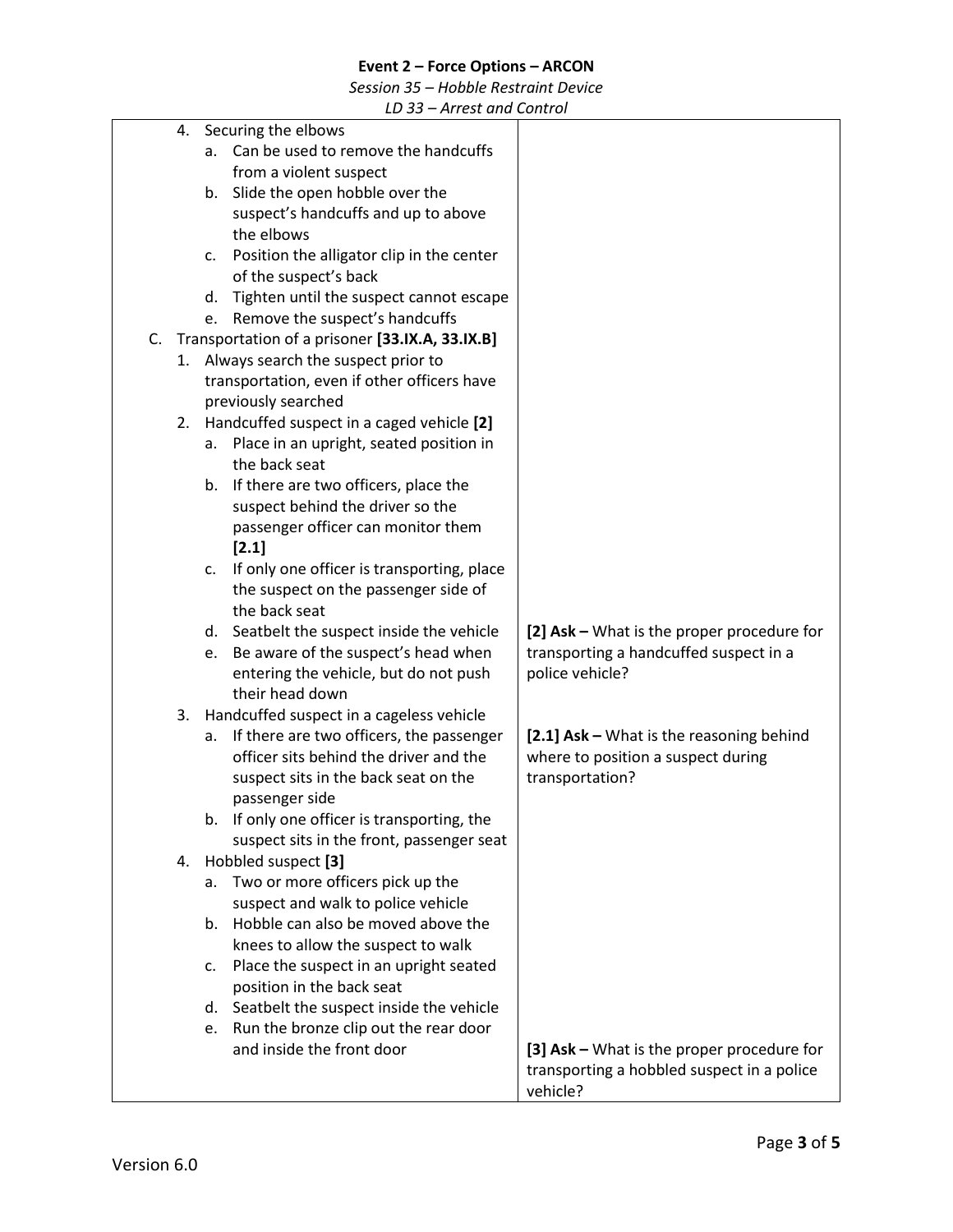*Session 35 – Hobble Restraint Device*

*LD 33 – Arrest and Control*

| f. Close both doors and do not let any  |  |
|-----------------------------------------|--|
| portion of the hobble dangle outside of |  |
| the vehicle                             |  |
|                                         |  |